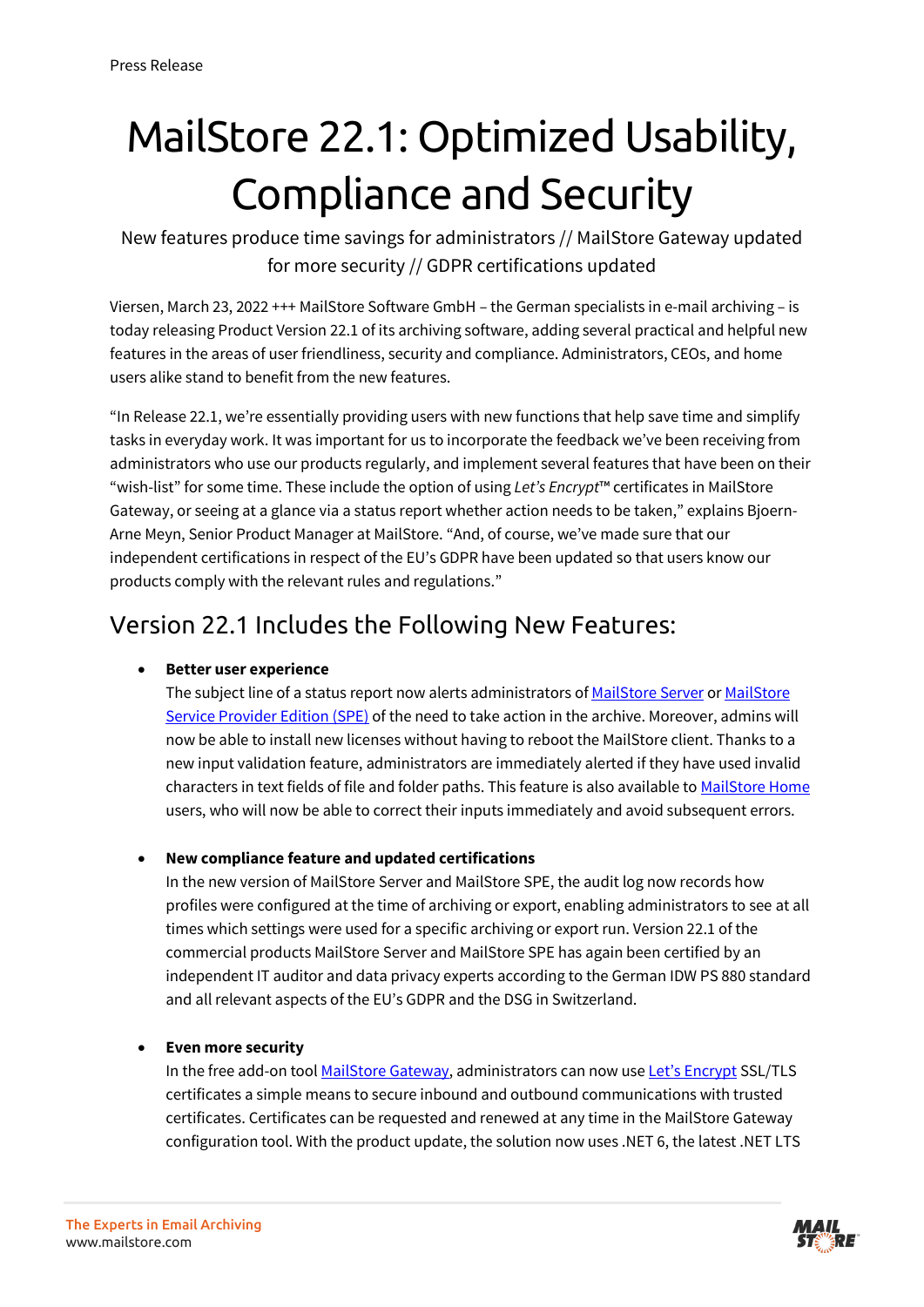release. As .NET Runtime is no longer bundled with the MailStore Gateway Installer, it can now be updated independently of MailStore Gateway. The handling of TLS/SSL connections with .NET has also been optimized in line with Microsoft's current best practices.

> (3,200 characters incl. blanks) - End of Press Release -

## About MailStore

MailStore Software GmbH from Viersen near Duesseldorf, a subsidiary of OpenText, "The Information Company" (NASDAQ: OTEX) (TSX: OTEX), is one of the world's leading manufacturers of email archiving solutions. More than 80,000 companies, public authorities and educational institutions in more than 100 countries rely on the products of the German specialist.

In addition, MailStore offers the MailStore Service Provider Edition (SPE), a solution specifically for service providers who can use it to offer their customers legally compliant email archiving as a managed service.

MailStore Home is another product in the portfolio that allows individual users to archive their private emails free of charge. MailStore Home is currently used by over 1,000,000 users worldwide.